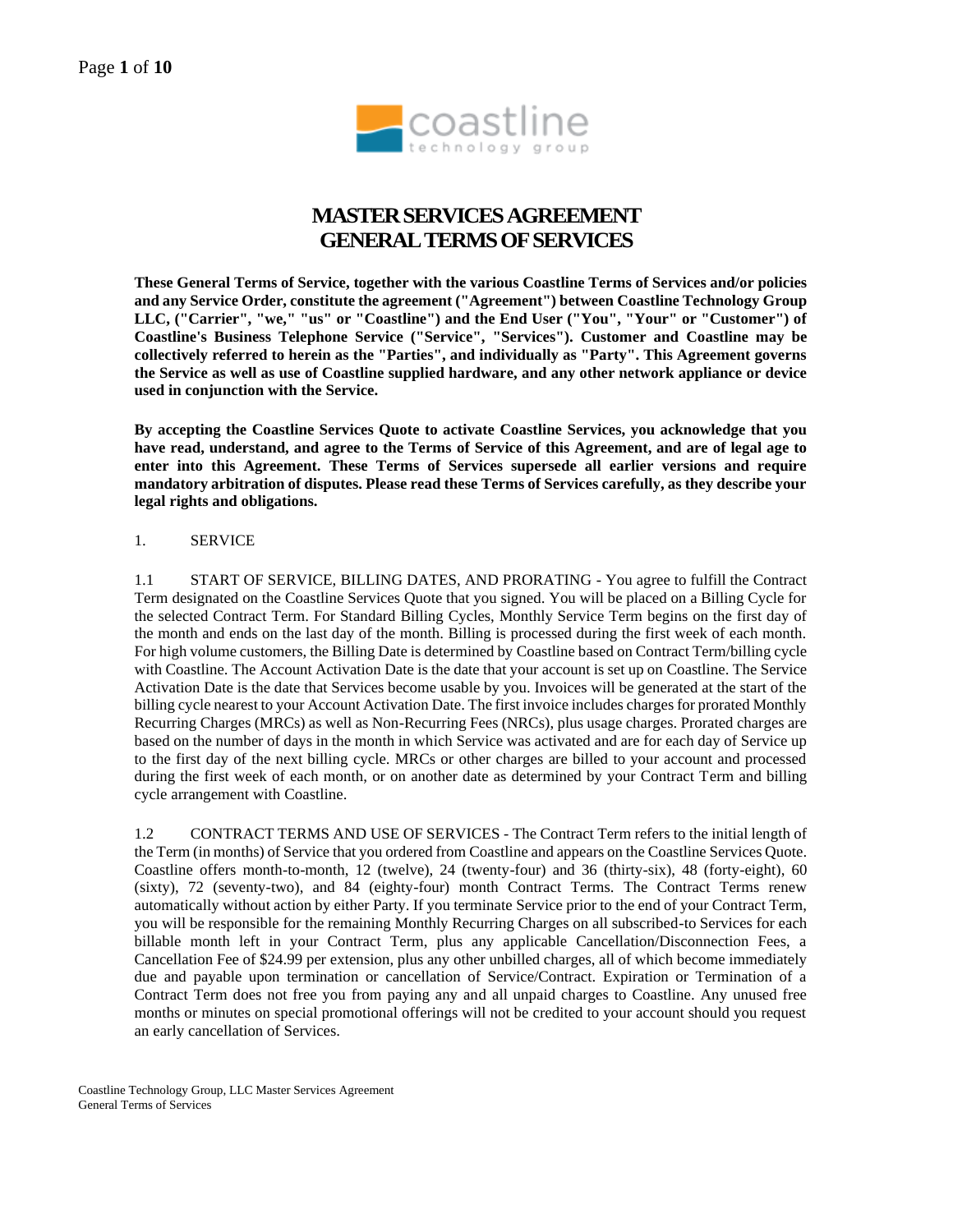### Page **2** of **10**

1.3 BUSINESS SERVICES - LIMITATIONS OF USE OF SERVICE(S); PROHIBITION OF RESALE - If you have subscribed to Coastline Services, the Services are provided to you as a normal business user. This means that you must not resell or transfer the Services to any other person/entity for any purpose, without express written permission from Coastline. You understand that subscribing to Coastline Services does not grant you the right to use the Services for high volume applications such as auto-dialing, continuous or extensive call forwarding, telemarketing, polling, charitable or political solicitation, fax broadcasting, or fax blasting unless prior approval was given to you by Coastline to use the Services in such a way. Coastline offers Metered Services, which may be used for a variety of high volume applications. If you have subscribed to Coastline Services such as hosted PBX, SIP Trunks, audio conferencing, IP fax, or other Services, you are permitted to use the Services at the agreed upon rates and/or applicable Monthly Recurring Charges as described in your original Services Quote. Coastline reserves the right to immediately modify and/or terminate the Services and/or Pricing, if Coastline determines that your use of the Services exceeds the stated Limitations of Use for the Services that you have subscribed to.

1.4 LAWFUL USE OF Coastline SERVICES(S) AND EQUIPMENT, PROHIBITED USES, UNAUTHORIZED USAGE - You agree to use the Service(s) only for lawful purposes. This means that you will not use them for transmitting or receiving any communication(s) or material(s) of any kind when in Coastline's sole judgment the transmission, receipt, or possession of such communication(s) or material(s) (i) would constitute a criminal offense, create a civil liability, or violate any applicable local, state, national or international law or (ii) encourages conduct or activities that would constitute a criminal offense, give rise to a civil liability, or otherwise violate any applicable local, state, national or international law. Coastline reserves the right to terminate your Service immediately and without advance notice if Coastline, in its sole discretion, believes you have violated any of the restrictions noted above. Upon termination, you are immediately responsible for the full month's charges plus any unbilled or past-due charges accrued up to the end of the current Month-to-Month Term. You are liable for any and all use of the Service by yourself and by any person making use of the Service on equipment provided to you, and by accepting these Terms & Conditions, you agree to indemnify and hold harmless Coastline against any and all liability for any such use. If Coastline, in its sole discretion believes that you have violated the above restrictions, Coastline may forward the objectionable material, as well as your Coastline communication records and your personally identifiable information to the appropriate local, state, national, or international authorities for investigation and prosecution and you hereby consent to such forwarding.

If equipment that you use in connection with the Service is stolen, or you become aware that your Coastline Services are being stolen or fraudulently used by a third party, you must notify Coastline immediately by calling the Coastline Customer Support Line 949-209-8752 or emailing support@coastlinetechgroup.com When you contact Coastline to report the problem, provide your Coastline account number and a description of the alleged theft or fraudulent use of Services. Until Coastline receives notification of the theft or fraudulent use, unauthorized traffic and usage charges will continue to accumulate and will be automatically charged to your Coastline account. You will be liable for all fraudulent use of the Services and/or device(s) stolen from you, and charges will be applied to your account. Notwithstanding anything to the contrary, Coastline will not issue credits for charges resulting from fraudulent use that arises out of third parties hacking into your equipment, the internet, or your Services. This hacking includes, but is not limited to, modem hijacking, wireless hijacking or other fraud arising out a failure of your internal/corporate procedures. Failure to contact Coastline as described above may result in termination of your Services. Please see Coastline's Fraud Policy at www.coastlinetechgroup.com/tos

1.5 USE OF SERVICE(S) AND BY CUSTOMERS OUTSIDE THE UNITED STATES - Coastline encourages you to use the Service(s) and provides live and/or email technical support for the Services within the United States and Canada. If you use the Service from any location outside the United States or Canada, you do so at your own risk, including the risk that such activity violates the local or national laws in the country where you choose to do so. You are liable for any use of the Service(s) by yourself or any person making use of the Service(s) provided to you and you agree to indemnify and hold harmless Coastline against any and all liability for such use.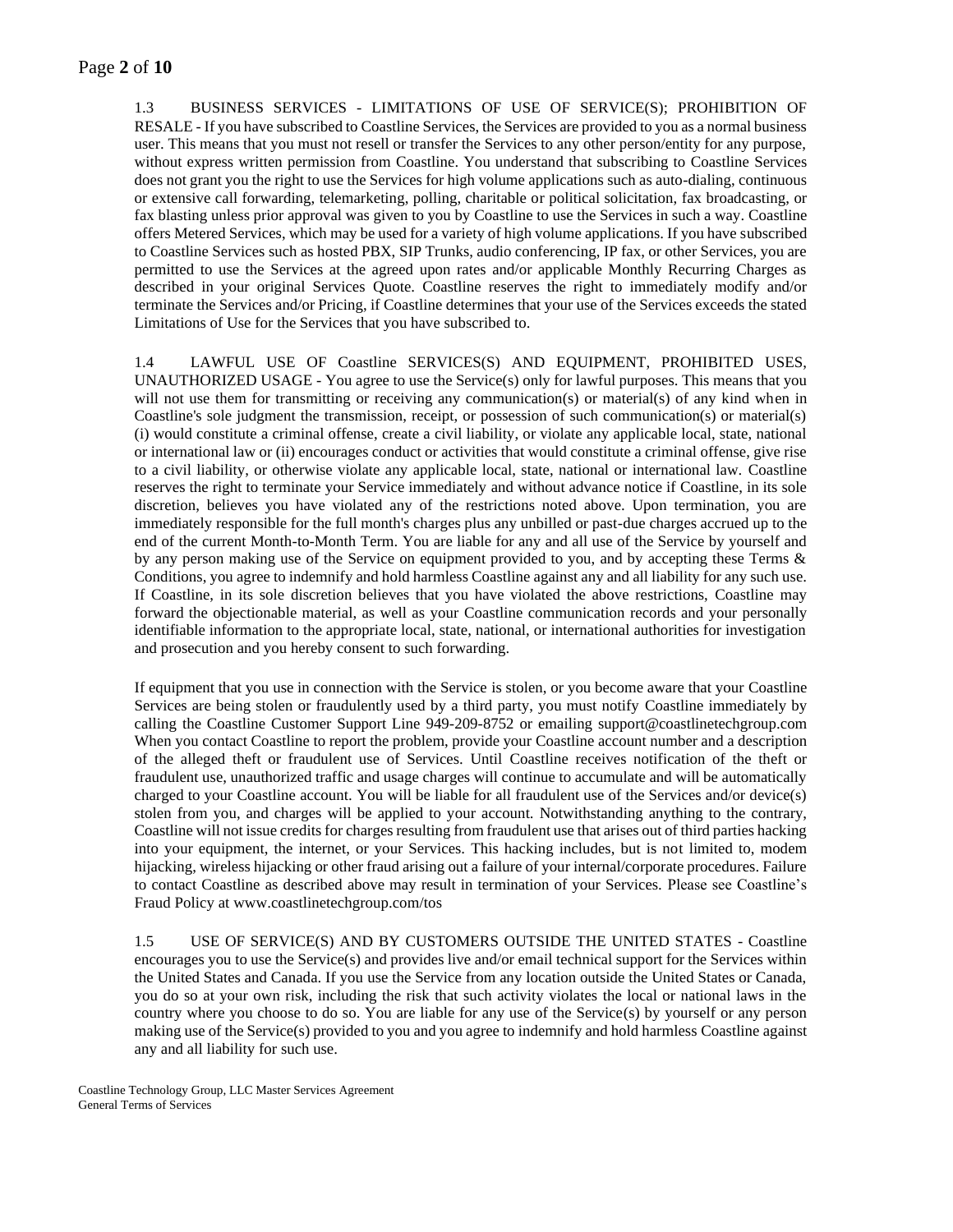### Page **3** of **10**

1.6 LOSS OF CARRIER SERVICE(S) DUE TO POWER FAILURE, ISP OR BROADBAND OUTAGE, OR ACCOUNT SUSPENSION - You acknowledge and understand that the Coastline Service does not function in the event of power failure. You also understand that the Service is delivered to you through a broadband Internet connection, which is not provided by or managed by Coastline. In the event of a power or service outage, or unavailability of service from your Internet service provider ("ISP"), Coastline Service will not function. The Service will not function again until power is restored or the ISP outage is cured. You may have to reset or reconfigure equipment used by the Service prior to utilizing the Service again after a power failure or other ISP or broadband service interruption. During such outages, you will continue to be billed for the Service unless and until you or Coastline terminate the Service in accordance with this Agreement.

1.7 COPYRIGHT, TRADEMARK, UNAUTHORIZED USAGE OF SOFTWARE OR HARDWARE - The Coastline Service(s) any Coastline-issued hardware or software used to deliver the Service to you, plus all Services, information, documents and materials on Coastline's website(s) are protected by trademark, copyright, or other intellectual property laws and/or international treaty provisions. All websites, corporate names, service marks, trademarks, trade names, logos and domain names (collectively "marks") of Coastline are the exclusive property of Coastline and nothing in this Agreement grants you the right to use any such marks. You acknowledge that you are not given license to use the Coastline-issued hardware or software, other than as a nontransferable, revocable license in object code form (without making any modification thereto) strictly in accordance with the terms of this Agreement. You agree that any Hardware provided to you by Coastline is exclusively for use in connection with the Service and that Coastline will not provide any passwords, codes, or other information that would enable you to use it for any other purpose.

1.8 TAMPERING WITH SERVICE(S) OR Coastline ISSUED HARDWARE - If Coastline has issued you Equipment, you may not change the electronic serial number or equipment identifier, or perform factory reset of such Equipment. Coastline reserves the right to terminate your Service(s) if you tamper with the Equipment, leaving you responsible for the remaining charges to the end of the agreed-to service term, plus any unbilled charges, plus applicable Cancellation Fee(s) all of which become due and payable and will immediately be charged to your credit card or account. Further, you agree not to hack or disrupt the Service or make any use of the Service that is inconsistent with its intended purpose.

1.9 TRIAL PERIOD, RETURN OF EQUIPMENT, AND DAMAGED PACKAGES - Coastline provides a fourteen (14) day Trial Period during which time you may decide if you wish to continue the Services through the end of the Contract Term. Any Equipment purchased from Coastline may be returned for a refund of the net purchase price and the Services may be cancelled without penalty within fourteen (14) days of your Service Activation Date. You are responsible for all usage charges accrued during the Trial Period and must pay these charges at the request of Coastline. Any Equipment that you purchased from Coastline may be returned provided that the return package is received by Coastline within 10 (ten) days of the end of the Trial Period. If you wish to return any hardware, you must first call the Coastline Customer Care Line to obtain a Return Shipment Authorization Code, which must be displayed on the return package. Returned hardware must be received in the original and complete condition and packaging that it was originally sent in, meaning that all parts, accessories, documentation and materials are included with the return package. Upon receipt and inspection of the return package, Coastline will issue a credit for the original purchase amount of the equipment to your account or credit card. You are responsible for all cost and risks associated with the return shipment of the hardware. In the event that a Coastline package arrives to you in a visibly damaged condition, you must note the damage on the freight bill and retain a copy for your records. In such event, you must keep the original carton, all packing materials and parts intact in the same condition in which they were received from the carrier and contact Coastline' Customer Care Department immediately. To obtain a return authorization number, you must contact support@coastlinetechgroup.com.com or 949- 209-8752

1.10 NUMBER RELEASE ON SERVICE TERMINATION - Upon termination of Service, Coastline may release a telephone number that you ported to Coastline from a previous service provider and used in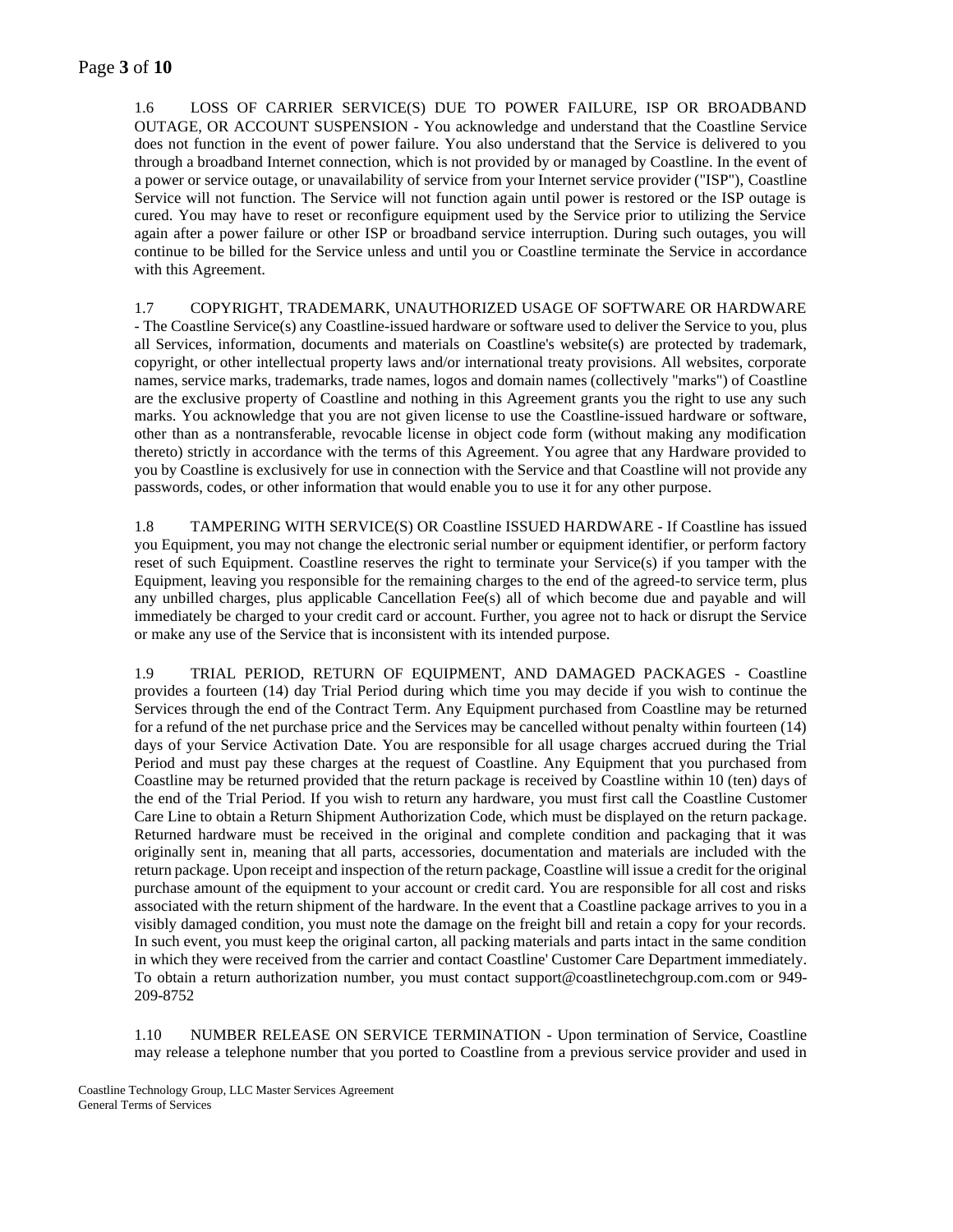connection with the Service. At your request, the number may be released to your new service provider, provided that your Coastline account is current including payment for any and all outstanding charges (including any outstanding Monthly Recurring Charges that remain on your Contract Term) and any applicable Cancellation Fees. To request a Number Release, you must submit a LOA (Letter of Agency) to your new telephone/telephony service provider. Upon satisfaction of the above stated requirements for Number Release, Coastline will release your number to your new service provider.

1.11 TELEPHONE & ENHANCED TELEPHONY SERVICE DISTINCTIONS - You understand that the Service is not a traditional telephone service, but an Enhanced Telephony Service. Distinctions exist between traditional telephone service and the Enhanced Telephony Service provided by Coastline. The Service is subject to different regulatory treatment than telephone service. This treatment may affect your rights of redress before Federal, State or Provincial telecommunications regulatory agencies.

1.13 411 SERVICES - Coastline supports 411 Standard and Enhanced 411 Information Services. All 411 calls are billed at \$0.85 per call.

1.14 NO 0+ CALLING/NO TRADITIONAL FAX SERVICE - Coastline Service does not support 0+ calling (collect, third party billing, or calling card calls). Coastline does not support Traditional Fax Service. Instead, Coastline offers hosted faxing solutions at an additional charge.

1.15 LNP (PORTING) - You may request that phone numbers be ported to the Coastline by submitting a completed LOA (Letter of Agency) and a current bill copy (less than thirty days old) from your current service provider. No port shall be accepted or submitted without this information. The cost to you for porting DIDs to Coastline is \$30.00 Per Number unless other pricing has been supplied to you in writing. Standard porting time is ten (10) to forty-five (45) days. You should specify the desired port date in the appropriate section of the LOA. Coastline will attempt to honor this date and will let you know the actual port date. Once the LOA and bill copy are received by Coastline shall initiate the port request and shall obtain a FOC (Firm Order Commitment) date. You will be provided with a FOC (Firm Order Commitment) date informing you when numbers are scheduled to be ported to Coastline. The fees for cancelling or changing a port of a DID to Coastline are determined by how soon before or after the FOC date a port is cancelled. Fees for cancelling a port are as follows:

- PORT CANCELLATION/CHANGE FEE PER DID WITH CANCELLATION OCCURRING 48 HOURS OR MORE BEFORE SCHEDULED PORT FOC DATE : \$30.00
- PORT CANCELLATION/CHANGE FEE PER DID WITH CANCELLATION OCCURRING 6 HOURS BEFORE OR AT ANYTIME AFTER SCHEDULED PORT FOC DATE: \$175.00
- PORT CANCELLATION/CHANGE FEE PER DID WITH CANCELLATION OCCURRING LESS THAN 6 HOURS BEFORE OR WITHIN 24 OR MORE HOURS AFTER THE SCHEDULED PORT FOC DATE (AS IN A "SNAP-BACK"): \$400.00

Coastline shall assign the appropriate cancellation fees (as displayed above) to your Coastline account for any port cancellation that you request. Payment for cancellation fees occurring within a given month shall be payable within ten (10) days of your receipt of the invoice displaying the port cancellation fee(s).

#### 2. EMERGENCY CALLING SERVICES- 911 DIALING

2.1 The Coastline Services are subject to restrictions and disclaimers on the E911/911 Services that can be found at www.coastlinetechgroup.com/tos. Any use of call forwarding to mobile phones or the use of VoIP to mobile software applications will not be compatible with Coastline's E911/911 Services and 911 calls will have to be routed by your mobile provider.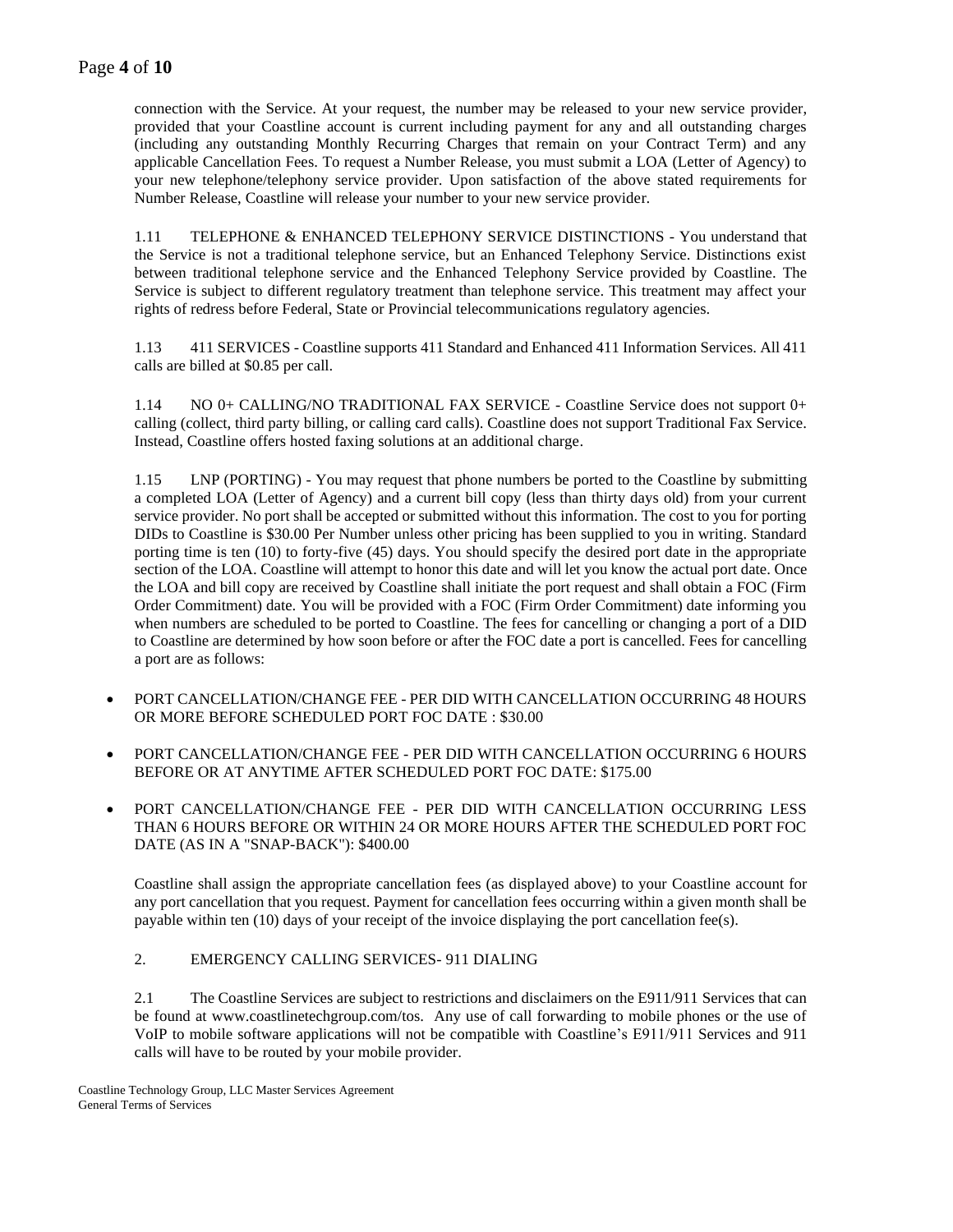## Page **5** of **10**

3. ACCEPTANCE OF ELECTRONIC SIGNATURES & COMMUNICATION OF OFFICIAL BUSINESS - When you visit Coastline's websites or portals, send email or fax, or engage in IM (Instant Messenger) conversations, you are communicating with Coastline electronically and understand that all such communication between you and Coastline shall constitute official communication which is legally binding. You also consent to receive communications from us electronically and/or by traditional mail. You understand that all agreements, notices, disclosures, and other communications that we provide to you electronically satisfy any legal requirement that such communications be in writing. By initialing this document, you acknowledge that you have read and agree to the terms & conditions contained herein.

4. CHANGES TO THIS AGREEMENTS - Coastline may change the Terms and Conditions of this Agreement and/or Pricing at any time. Changes to the Agreement or Pricing will be considered effective as of the date that notice of such change is conveyed to you via email or other means. Changes are binding from the date sent from Coastline to you without further notice by Coastline.

#### 5. CHARGES / PAYMENTS / DEFAULT / TAXES / TERMINATIONS

5.1 BILLING - You must provide Coastline with a valid credit card number (Visa, MasterCard, Discover, American Express) at the time the Service is activated. Any other payment method must be approved by Coastline. Coastline reserves the right to stop accepting credit card payments at any time. If the credit card on file for you expires, a credit card account is closed, billing address changes, or the card is cancelled and replaced due to loss or theft, you must immediately advise Coastline. All Monthly Recurring Charges, applicable taxes and surcharges, are billed monthly in advance (except for overage charges, which are billed monthly in arrears) to your credit card, along with Activation Fees, Monthly, International Usage Charges, Advanced Feature Charges, Equipment Purchases, Cancellation Fees and Shipping & Handling Charges.

5.2 BILLING DISPUTES - If you dispute any Coastline charges appearing on your statement, you must make Coastline aware of the dispute in writing (email or otherwise) with fourteen (14) days after receiving your Coastline statement. If charges are not disputed with fourteen (14) days, Coastline assumes that the charges are acceptable to you and valid. Billing disputes should be notified to: Billing Department, Coastline Technology Group, LLC, 1011 Brioso Drive, Suite 110, Costa Mesa, CA 92627, or email Billing@coastlinetechgroup.com .

5.3 PAYMENT - Coastline accepts payments by check, credit card, PayPal, or bank wire transfer. Your use of the Service authorizes Coastline to charge the account or credit card number on file with Coastline, including any changed information given Coastline if the has card expires or is replaced, or if you substitute a different card, for Coastline charges. This authorization will remain valid until 30 days after Coastline receives your written notice terminating Coastline's authority to charge your credit card, whereupon Coastline will charge you the disconnect fee and any other outstanding charges and terminate the Service. Coastline may terminate your Service at any time in its sole discretion, if any charge to your credit card on file with Coastline is declined or reversed, your credit card expires and you have not provided Coastline with a valid replacement credit card, or in case of any other non-payment of account charges. There is a \$30.00 charge for checks returned for NSF (non-sufficient funds). Termination of Service for declined or expired card, checks returned for NSF, reversed charges, or non-payment leaves you FULLY LIABLE to Coastline for ALL CHARGES ACCRUED BEFORE TERMINATION as well as any other fees pertaining to remaining contractual obligations and for all costs incurred by Coastline in collecting such amounts, such as (but not limited to) collection costs and attorney's fees..

5.4 TERMINATION/DISCONTINUATION OF SERVICE - Coastline reserves the right to suspend or discontinue the Service, or to terminate your Service, at any time in its sole discretion. If Coastline discontinues providing the Service, or terminates your Service in its discretion without a stated reason, you will only be responsible for charges accrued through the date of termination, including a pro-rated portion of the final months' charges or the remaining Monthly Recurring Charges (MRCs) in your agreed-to Service Term. If your Service is terminated for any stated reason, or because of improper use of the Service, you will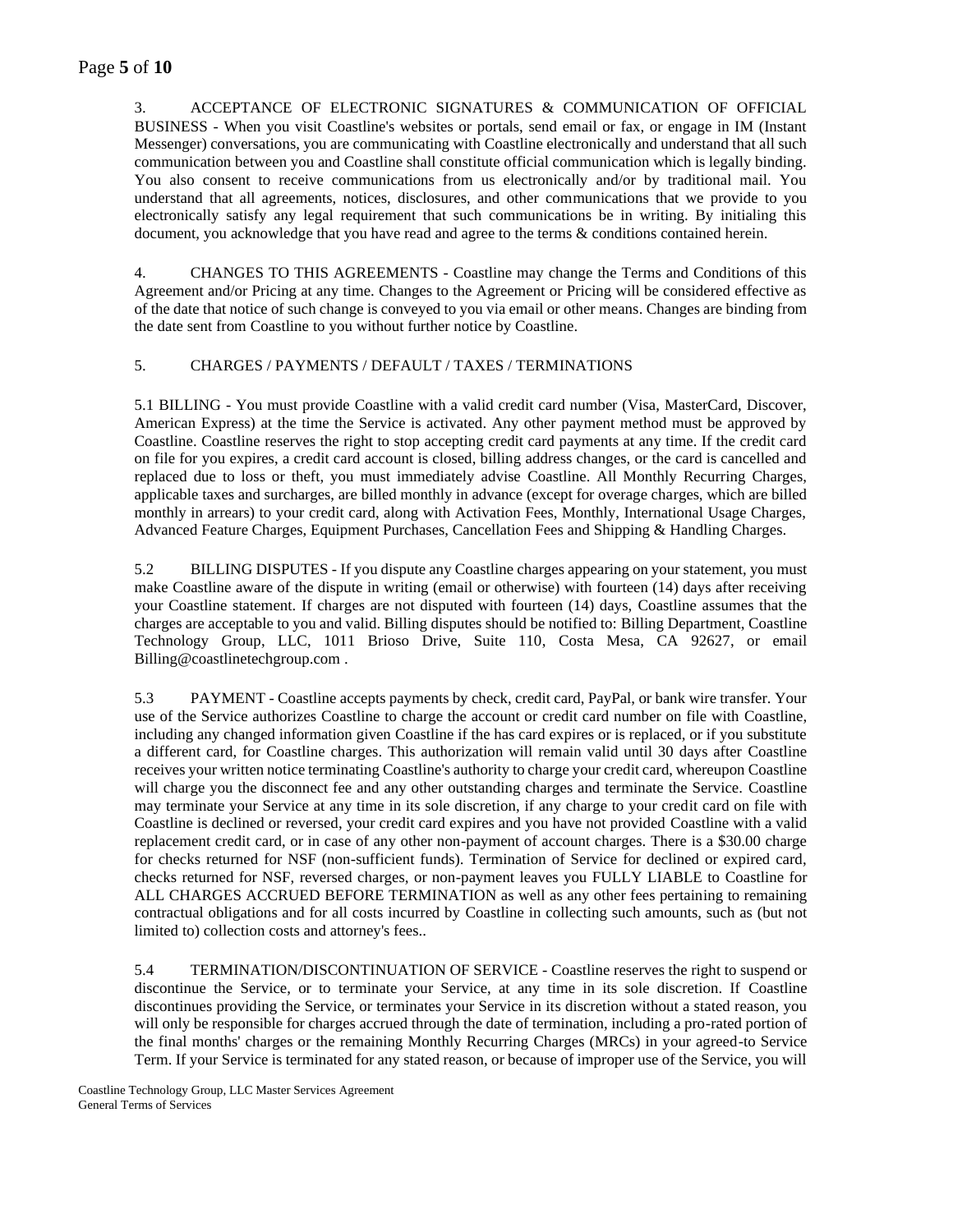### Page **6** of **10**

be responsible for the full month's charges to the end of the current term and any remaining MRCs in your agreed-to Contract Term.

5.6 TAXES - You are responsible for, and shall pay, any applicable federal, state, provincial, municipal, local or other governmental sales, use, excise, value-added, personal property, public utility or other taxes, fees or charges now in force or enacted in the future, that arise from or as a result of your subscription or use or payment for the Service or Equipment. Such amounts are in addition to payment for the Service and will be billed to your credit card as set forth in this Agreement. If you are exempt from payment of such taxes, you shall provide Coastline with an original certificate that satisfies applicable legal requirement attesting to taxexempt status. Tax exemption will only apply from and after the date Coastline receives such certificate.

5.7 TERMINATION OF SERVICES & DISCONNECTION FEES - If you terminate Services prior to the end of your original Contract Term, you will be responsible for the remaining Monthly Recurring Charges for each billable month left in your Contract Term, plus any other unbilled charges, all of which become immediately due and payable upon termination or cancellation of Service/Contract. You will not be subject to a disconnection fee if you fulfill the terms of your initial agreement. The disconnect fees become due and payable immediately upon Service disconnection/termination and will billed directly to your account and/or credit card.

5.8 RETURN OF EQUIPMENT - If Coastline has provided Customer with telephones, phone equipment or other hardware (the "Equipment"), in conjunction with a Contract Term as specified in the quote or order form, all right, title and interest in the Equipment remains with Coastline. In the event Customer wishes to cancel the accompanying Service before the end of the contracted term, then Customer must return all Equipment within 20 days of Customer's cancellation of service request at Customer's expense.

5.9 INTERNATIONAL & DOMESTIC RATES - Coastline makes every attempt to keep the domestic and international per minute rates the consistent. From time to time, however, it may be necessary to increase or decrease the rates due to changes in underlying wholesale costs or legislation enactments that are not under the control of Coastline. In the event that there must be change to Coastline's domestic or international rates, you will be notified in writing within twenty-four (24) hours of such change. The rate change will become effective immediately upon delivery of notice to you and will be reflected on your Coastline bill from the delivery of notice date forward.

6. LIMITATION OF LIABILITY / DISCLAIMERS / INDEMNIFICATION / CONTENT –

6.1 **LIMITATION OF LIABILITY** - **IN ADDITION TO ANY LIMITATIONS OF LIABILITY RELATED TO SPECIFIC SERVICES, INCLUDING E911, AND COASTLINE FRAUD POLICIES, IN NO EVENT SHALL COASTLINE OR ANY AFFILIATED PERSON OR ENTITY BE LIABLE TO CUSTOMER OR ANY AFFILIATED PERSON OR ENTITY FOR ANY PERSONALY INJURY, DAMAGE TO EQUIPMENT, LOSS OF DATA, PROFIT OR REVENUE OR FOR ANY INDIRECT, CONSEQUENTIAL, INCIDENTAL, EXEMPLARY, RELIANCE, COST OF COVER, SPECIAL, PUNITIVE OR SIMILAR OR ADDITIONAL DAMAGES, UNDER ANY THEORY OF TORT, CONTRACT, WARRANTY, STRICT LIABILITY OR NEGLIGENCE, INCURRED OR SUFFERED AS A RESULT OF UNAVAILABILITY, PERFORMANCE, NON-PERFORMANCE, TERMINATION, BREACH, OR OTHER ACTION OR INACTION UNDER THE AGREEMENT, EVEN IF CUSTOMER OR ANY AFFILIATED PERSON OR ENTITY ADVISES COASTLINE OR ANY AFFILIATED PERSON OR ENTITY OF THE POSSIBILITY OF SUCH LOSS OR DAMAGE. COASTLINE SHALL NOT BE RESPONSIBLE FOR DAMAGE TO PROPERTY OR FOR INJURY TO ANY PERSON ARISING FROM THE INSTALLATION, MAINTENANCE OR REMOVAL OF EQUIPMENT OR THE PROVISION OF SERVICES, AND CUSTOMER HEREBY INDEMNIFIES AND HOLDS HARMLESS COASTLINE FROM AND AGAINST ANY LIABILITIES INCLUDING ATTORNEY'S FEES ARISING OUT OF SUCH DAMAGE OR INJURY. CUSTOMER'S**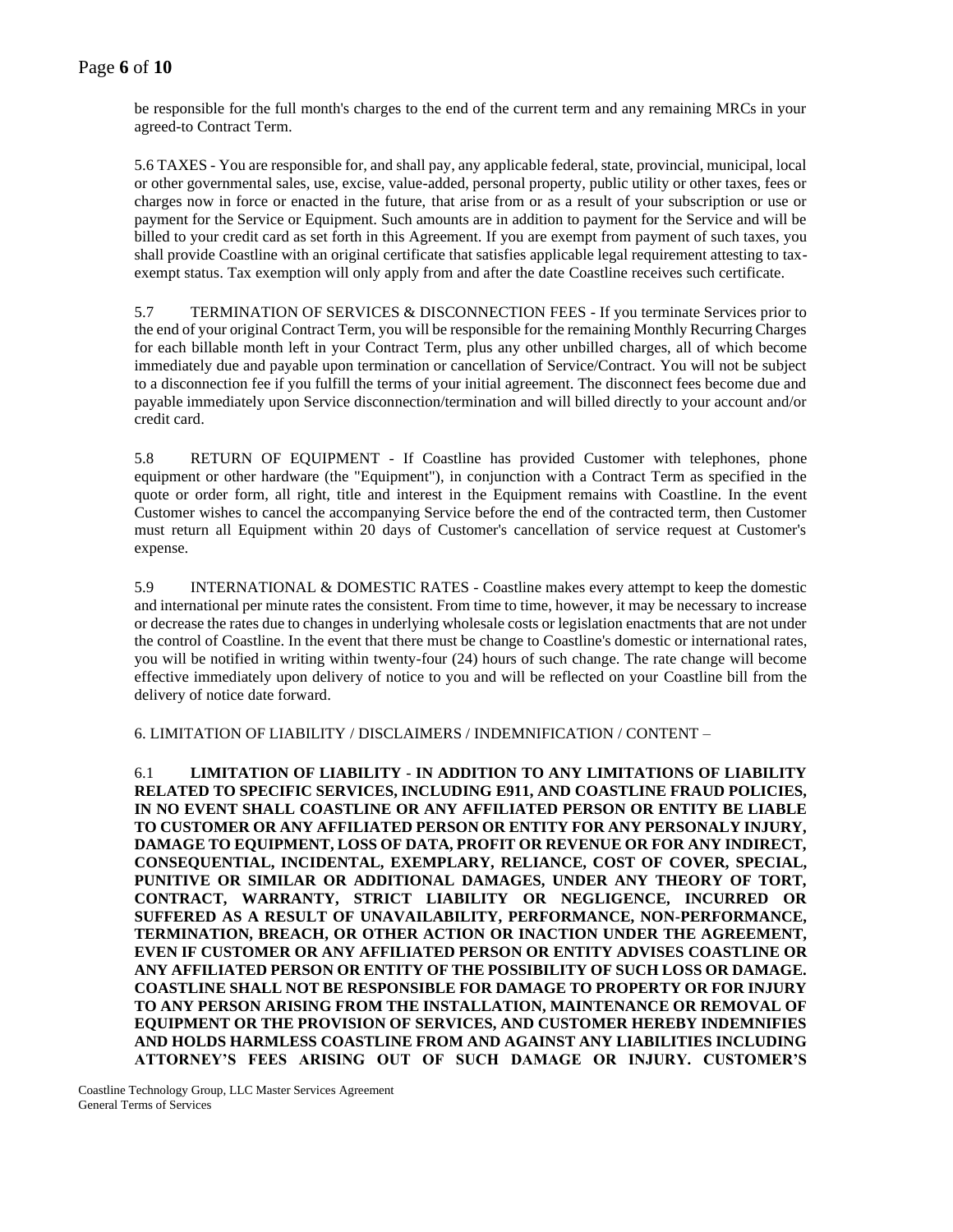### **REMEDIES FOR CLAIMS UNDER THE AGREEMENT SHALL BE STRICTLY LIMITED TO OUTAGE CREDITS AS DESCRIBED HEREIN.**

Customer acknowledges that Coastline has set its prices and entered into this Agreement in reliance upon the limitations and exclusions of liability, the disclaimers of warranties and damages and Customer's indemnity obligations set forth herein, and that the same form an essential basis of the bargain between the parties. The parties agree that the limitations and exclusions of liability and disclaimers specified in this Agreement will survive and apply even if this Agreement is found to have failed of their essential purpose.

6.2 DISCLAIMER OF WARRANTY - COASTLINE MAKES NO WARRANTY OF MERCHANTABILITY OR FITNESS FOR A PARTICULAR PURPOSE. COASTLINE WILL NOT BE RESPONSIBLE FOR ANY DAMAGES SUFFERED BY YOU OR ANY OTHER PARTY (INCLUDING ANY SUBSCRIBERS TO OR USERS OF ANY SERVICES PROVIDED BY YOU, INCLUDING BUT NOT LIMITED TO LOSS OF DATA RESULTING FROM DELAYS, NONDELIVERIES, OR SERVICE INTERRUPTIONS. COASTLINE EXERCISES NO CONTROL WHATSOEVER OVER THE CONTENT OF THE INFORMATION PASSING THROUGH ITS NETWORK OR OVER THE INTERNET. USE OF ANY INFORMATION OBTAINED OVER THE COASTLINE NETWORK OR THE INTERNET IS AT YOUR OWN RISK. COASTLINE SPECIFICALLY DENIES ANY RESPONSIBILITY FOR THE ACCURACY OR QUALITY OF THE INFORMATION OBTAINED THROUGH ITS SERVICE. IN NO EVENT WILL COASTLINE LIABILITY FOR ANY CLAIM (WHETHER IN TORT, CONTRACT, OR OTHERWISE) EXCEED THE AMOUNT PAID BY YOU FOR THE SERVICE IN LAST MONTH OF SERVICES.

6.3 INDEMNIFICATION OF COASTLINE - You agree that you shall fully defend, hold harmless and indemnify Coastline, including its officers, directors, owners, managing agents, attorneys, shareholders, related entities, heirs, and assigns, from any and all claims, demands, actions, suits, losses, liabilities, damages, injuries, fines penalties, costs and expenses, attorneys' fees, arbitration fees, mediation fees, expert expenses, and all other consequences of every kind, directly or indirectly resulting from any and all failure(s) of you or your agent(s) to fully comply with all duties, obligations and other provisions set forth in this Agreement, including, but not limited to, your warranties set forth or your violation of a third party's intellectual property rights. You further agree to defend, indemnify and hold harmless Coastline, including its officers, directors, owners, managing agents, attorneys, shareholders, related entities, heirs, and assigns, from and against any and all claims, demands, actions, suits, loses, liabilities, damages, injuries, fines, penalties, costs and expenses, including, without limitation, reasonable attorneys' fees, arising out of any property damage or recoverable economic loss incurred by a third party, to the extent such damage or loss is caused by any act or omission of you or your agents in connection with the performance of this Agreement. You further agree to defend, indemnify and hold harmless Coastline, including its officers, directors, owners, managing agents, attorneys, shareholders, related entities, heirs, and assigns, from any and all claims, demands, actions, suits, losses, liabilities, damages, injuries, fines penalties, costs and expenses, attorneys' fees, arbitration fees, mediation fees, expert expenses, and all other consequences of every kind, directly or indirectly resulting from any and all failures on the part of underlying Coastline service providers to provide the Services in compliance with their underlying agreements with Coastline. You agree that Coastline shall have the right to participate in the defense of any such claim through counsel of its own choosing at your expense.

6.4 DISCLAIMER OF WARRANTIES ON SERVICE - Coastline makes no warranties (express or implied and without limitation), any implied warranties of merchantability, fitness of the Services for a particular purpose, title or non-infringement or any warranty arising by usage or trade, course, or dealing or course of performance or any warranty that the Services will meet your expectations or requirements. Without limiting the foregoing, Coastline does not warrant that the Service will be without failure, delay, interruption, error, and degradation of voice quality or loss of content, data or information. Neither Coastline nor its officers, directors, employees, affiliates, agents or any other service provider or vendor who furnishes services or products which are used to deliver the Services, will be liable for unauthorized access to Coastline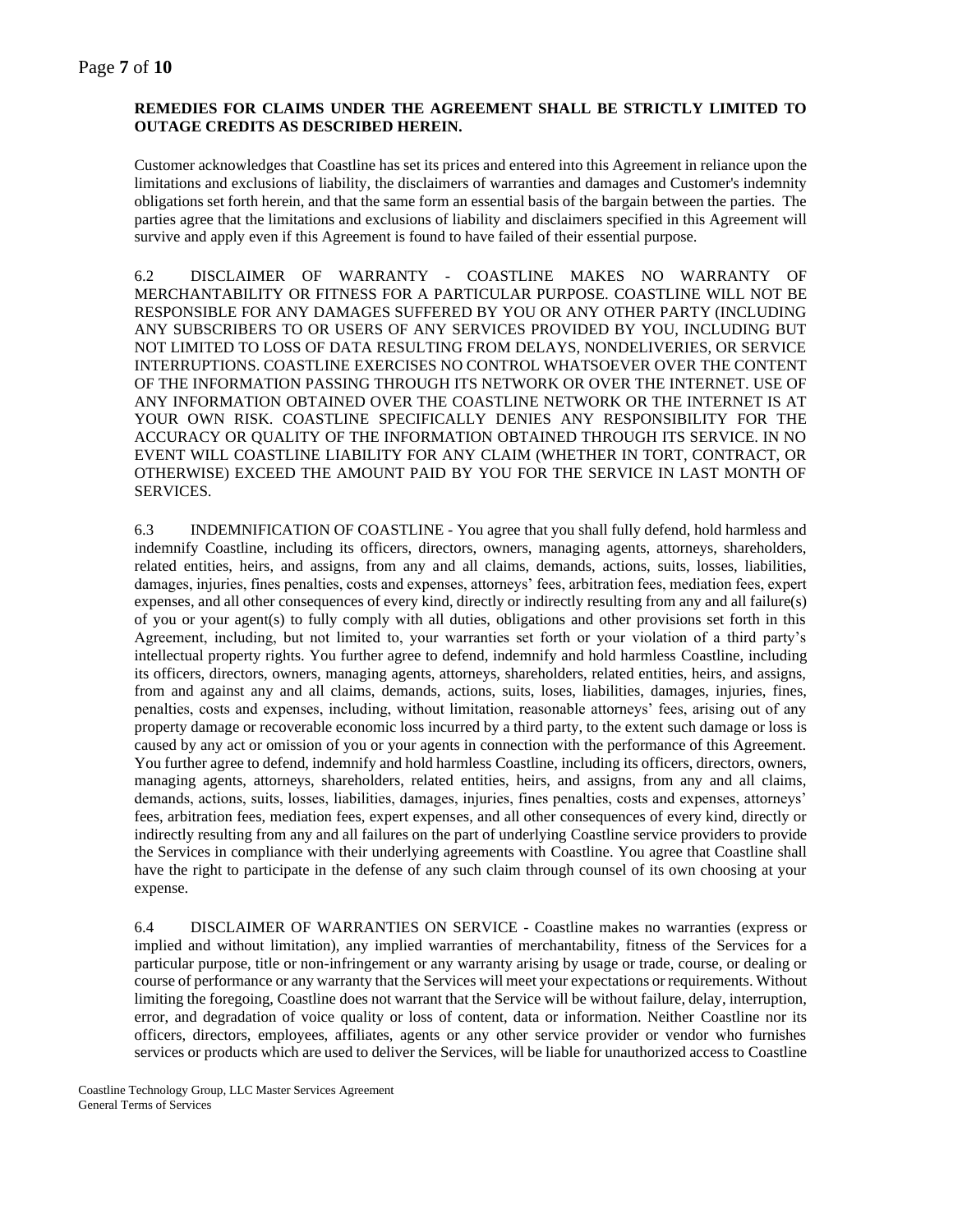or Customer's or Vendor's transmission facilities or premise equipment or for unauthorized access to or alternation, theft, or destruction of your data files, information, programs, procedures, software or hardware through accident, fraudulent means or any other method, regardless or whether such damage occurs as a result of Coastline's or its underlying service providers' or vendors' negligence. Statements and descriptions concerning the Service, if any, by Coastline or Coastline's employees, agents, installers or technicians are informational and are not given as warranty.

6.5 DISCLAIMER OF WARRANTIES, OR LIMITED WARRANTIES, FOR EQUIPMENT - If you received Equipment from Coastline and it included a limited manufacturer's warranty at the time of receipt, you should refer to the warranty documentation provided with the Equipment for information on the rights, disclaimers, and limitations afforded to you as a purchaser. If your Equipment did not include a limited warranty at the time of receipt, you accept the Equipment "as is" and understand that you are not entitled to a replacement or refund in the event of any defect or failure. Coastline makes no warranties (express or implied) of any kind for the Equipment other than the warranties expressly set forth in the documentation provided with the Equipment. Coastline specifically disclaims any warranty of merchantability, fitness of the Equipment for a particular purpose, title or non-infringement, or any warranty arising by usage or trade, course of dealing, or course of performance or any warranty that the Equipment or any hardware or software is "error free" or will meet your expectations or requirements. The foregoing will not be deemed to limit any disclaimer or limitation of warranty set forth in the documentation provided with the Equipment.

6.6 CONTENT - You are responsible for any liability arising out of the content transmitted by or to you or your user when using the Services. You must assure that your or your user's use of the Services will at all times comply with all applicable laws, regulations and written and electronic instructions for use. Coastline reserves the right to terminate or suspend affected Services, and/or remove your content from the Services, if Coastline determines that such use or content does not conform with the requirements set forth in this Agreement or interferes with Coastline's ability to provide Services to you or others, or receives notice that your use or content may violate any laws or regulations. Coastline's actions or inaction under this Section shall not constitute review or approval of your use of the Services or your content. You agree to indemnify and hold Coastline harmless against any and all liability arising from the content transmitted by or to you or your user while using the Services.

#### 7. GOVERNING LAW / RESOLUTION OF DISPUTES/ASSIGNMENT

7.1 WAIVER OF TRIAL BY JURY - Both Parties hereby knowingly, irrevocably, and voluntarily and intentionally waive any rights to a trial by jury in respect of any action proceeding, or counterclaim based on this Agreement or the Coastline Service(s), or any course of conduct, course of dealing, statements, (verbal or written) or action of any Party hereto. This provision is a material inducement for Coastline and the Customer entering into the subject transaction. You understand that this section 7.1. constitutes a waiver of any right to a trial by jury.

7.2 GOVERNING LAW - The Agreement and the relationship between you and Coastline shall be governed by the laws of the State of California, with venue in Costa Mesa, California without regard to conflict of law provisions. If court action is initiated to enforce an arbitration award or for any other reason, you and Coastline agree to submit to the personal and exclusive jurisdiction of the courts located within the State of California, with venue in Orange County, California and hereby waive any objection as to venue. Coastline's failure to exercise any right or provision of the Agreement shall not constitute a waiver of such right or provision. If any provision of the Agreement is found by a court of competent jurisdiction to be invalid, the parties nevertheless agree that the court should endeavor to give effect to the parties' intentions as reflected in the provision, and the other provisions of the Agreement remain in full force and effect. You agree that regardless of any statute or law to the contrary, any claim or cause of action arising out of or related to use of the Service or the Agreement must be filed within one (1) year after such claim or cause of action arose or be forever barred.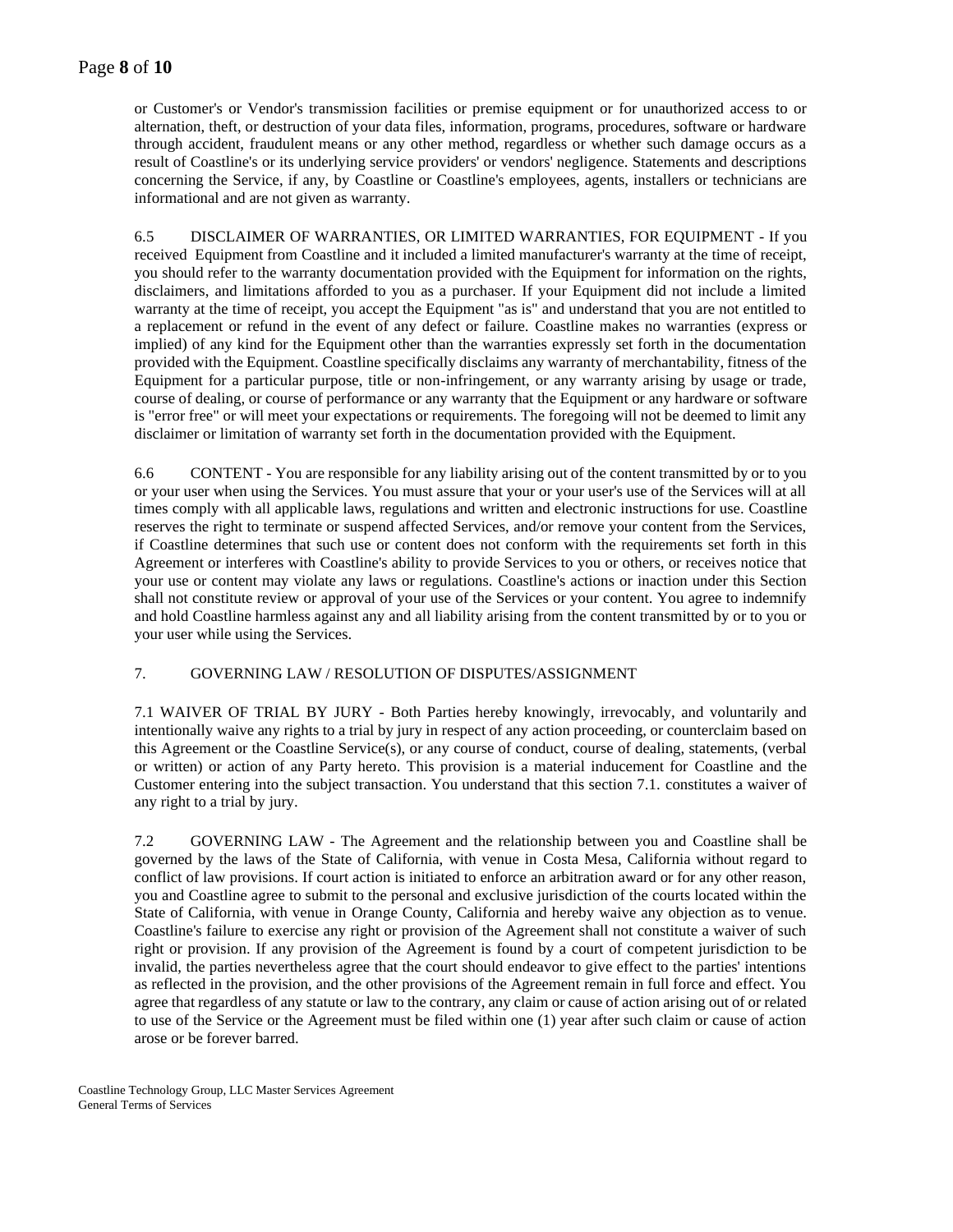### Page **9** of **10**

7.3 ENTIRE AGREEMENT - This Agreement, any Rate Schedule and applicable Services Quote paperwork signed by the Parties constitutes the entire agreement between the Parties and governs your use of the Service. This agreement supersedes any prior agreements between the Parties and any and all prior or contemporaneous statements, understandings, writings, commitments, or representations concerning its subject matter. No amendment to this Agreement shall be binding upon Coastline unless and until posted in accordance with Section 3 hereof.

7.4 SEVERABILITY - If any part of this Agreement is ever legally declared invalid, all other parts of this Agreement are still valid and enforceable. Such invalidity or non- enforceability will not invalidate or render unenforceable any other portion of this Agreement.

7.5 ASSIGNMENT - This Agreement and the rights pertaining hereto may not be assigned, resold, or otherwise transferred in whole or in part by you without Coastline's prior written consent. In particular, you may not sell accounts or subaccounts to third parties. Notwithstanding the above, this Agreement shall be binding upon your successors and assigns, if any. Coastline may assign or license any or all of its rights and/or obligations hereunder in its free, sole, and unfettered discretion.

8. PRIVACY - Coastline Service utilizes the public Internet and various third party networks to transmit voice communications. Coastline is not liable for any invasion of privacy experienced by Customer with regard to the Service.

9. FORCE MAJEURE - In the event of "force majeure" (as defined below), Coastline may terminate this Agreement without liability to you. For purposes of the Agreement, "force majeure" shall mean circumstances or occurrences beyond Coastline's reasonable control, whether or not foreseeable at the time of entering into the Agreement, in consequence of which Coastline cannot reasonably be required to perform its obligations hereunder or otherwise perform its obligations under the Agreement. Such circumstances or occurrences include, but are not limited to: acts of God, war, civil war, insurrection, fires, floods, labor disputes, epidemics, governmental regulations and/or similar acts, embargoes, termination or temporary unavailability of any computer hardware or software, server, or network on which the Coastline Services are located or maintained or through which the Coastline Services are provided, and non-availability of any permits, licenses and/or authorizations required by governmental authority. Coastline reserves the right at any time and from time to time to modify or discontinue, temporarily or permanently, the Coastline Services (or any part thereof) with or without notice. You agree that Coastline shall not be liable to you or to any third party for any modification, suspension or discontinuance of the Coastline Services.

10. NOTICES - Coastline may provide notice to you via e-mail sent to the e-mail address provided by you upon registration or as subsequently provided by you to Coastline. Such notice is deemed effective whether you receive it or not and shall be deemed written notice for the purposes of this Agreement. You may provide notice to Coastline in one of the following ways: by personal delivery; by addressing the notice as indicated below and depositing the same by registered or certified mail, postage prepaid, in the United States mail, Coastline Technology Group, LLC, 1011 Brioso Drive, Suite 110, Costa Mesa, CA 92627; By Federal Express; by facsimile transmission; or by e-mail and registered or certified mail. Such notice, statement or other document so delivered to Coastline, except as this Agreement expressly provides otherwise, shall be conclusively deemed to have been given when first personally delivered, on the date of delivery or on the first date of receipt. Notice by e-mail to Coastline shall be deemed ineffective, null and void unless a copy of such notice is also sent by registered or certified mail and postmarked not more than five days subsequent to the giving of e-mail notice. Any such e-mail notice to Coastline shall be deemed effective as of the date on which Coastline receives the certified or registered mail notice.

11. STATUTE OF LIMITATIONS - You agree that regardless of any statute or law to the contrary, any claim or cause of action arising out of or related to use of the Service or this Agreement must be filed within one year after such claim or cause of action arose or be forever barred.